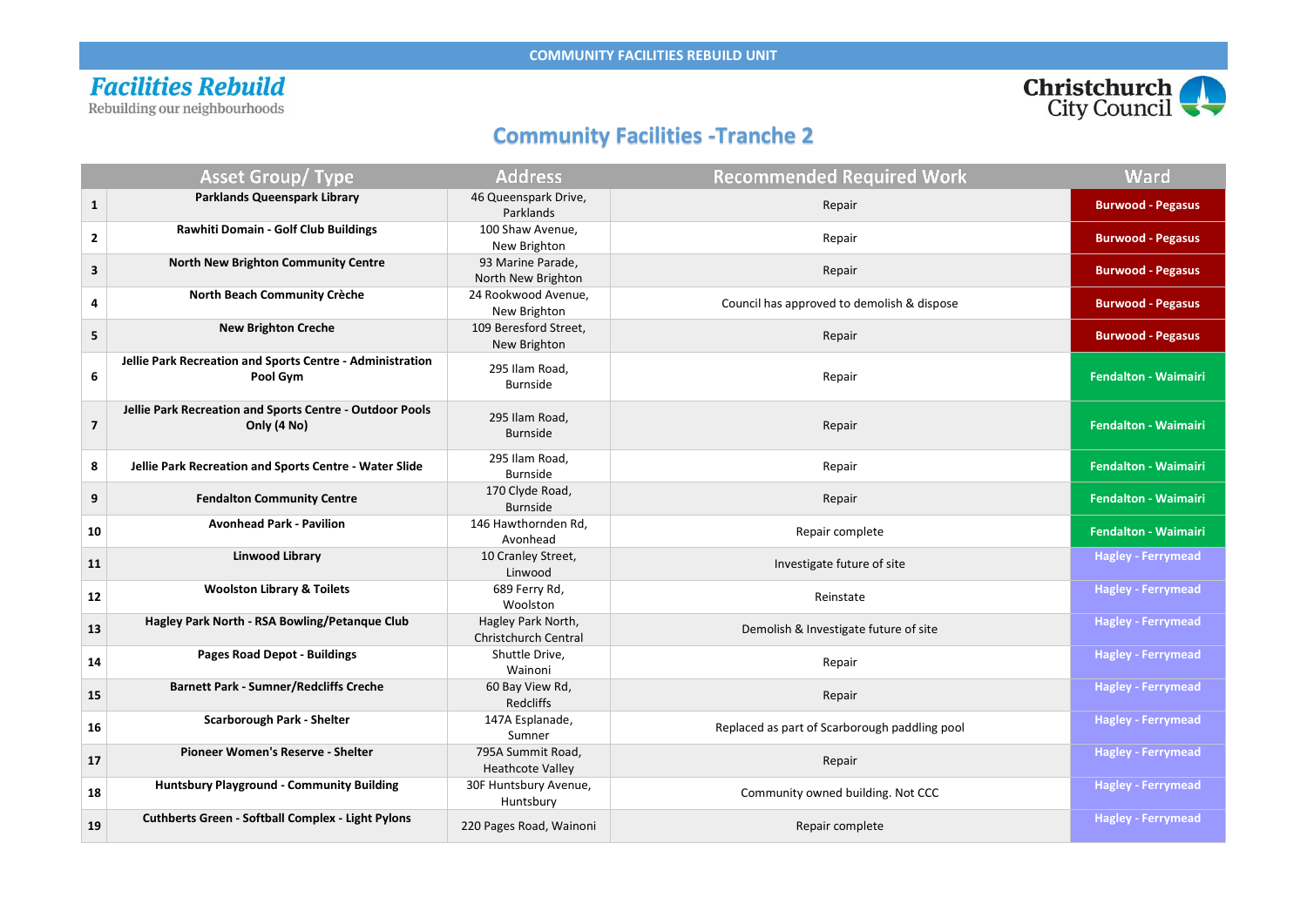# **Facilities Rebuild**<br>Rebuilding our neighbourhoods

|                                                                           | Christchurch<br><b>City Council</b> |
|---------------------------------------------------------------------------|-------------------------------------|
| ed Required Work                                                          | Ward                                |
| Retaining wall to be replaced                                             | <b>Hagley - Ferrymead</b>           |
| Reinstate                                                                 | <b>Hagley - Ferrymead</b>           |
| emolished                                                                 | <b>Hagley - Ferrymead</b>           |
| emolished                                                                 | <b>Hagley - Ferrymead</b>           |
| Repair                                                                    | <b>Lyttelton/Mt Herbert</b>         |
| Board room and Garage sale. (+ Plunket toy<br>Library?)                   | <b>Lyttelton/Mt Herbert</b>         |
| Reinstate                                                                 | <b>Lyttelton/Mt Herbert</b>         |
| Repair                                                                    | <b>Lyttelton/Mt Herbert</b>         |
| ir from Milton Street cancellation as a result<br>on Monday 22 June 2015. | <b>Riccarton - Wigram</b>           |
| Repair                                                                    | <b>Riccarton - Wigram</b>           |
| Repair                                                                    | <b>Riccarton - Wigram</b>           |
| air complete                                                              | <b>Riccarton - Wigram</b>           |
| Repair                                                                    | <b>Riccarton - Wigram</b>           |
| d at Te Hāpua: Halswell Centre                                            | <b>Riccarton - Wigram</b>           |
| sh and reinstate                                                          | <b>Shirley - Papanui</b>            |
| Repair                                                                    | <b>Shirley - Papanui</b>            |
| Repair                                                                    | <b>Shirley - Papanui</b>            |
| Repair                                                                    | <b>Shirley - Papanui</b>            |
| uncil decision on 22June 2015.                                            | <b>Spreydon - Heathcote</b>         |
| uncil decision on 22June 2015.                                            | <b>Spreydon - Heathcote</b>         |

|    | $\sim$                                                    |                                                |                                                                                                                                    | $\mathbf{u}$ $\mathbf{v}$ counts $\mathbf{v}$ |
|----|-----------------------------------------------------------|------------------------------------------------|------------------------------------------------------------------------------------------------------------------------------------|-----------------------------------------------|
|    | <b>Asset Group/ Type</b>                                  | <b>Address</b>                                 | <b>Recommended Required Work</b>                                                                                                   | Ward                                          |
| 20 | <b>Heathcote Domain - Former Tennis Club Shed</b>         | 40 Port Hills Road,<br><b>Heathcote Valley</b> | Building Demolished. Retaining wall to be replaced                                                                                 | <b>Hagley - Ferrymead</b>                     |
| 21 | <b>Redcliffs Public Library</b>                           | 91 Main Rd, Redcliffs                          | Reinstate                                                                                                                          | <b>Hagley - Ferrymead</b>                     |
| 22 | Ruru Lawn Cemetery - Pump house                           | 63 Ruru Road, Bromley                          | Demolished                                                                                                                         | <b>Hagley - Ferrymead</b>                     |
| 23 | <b>Bromley Cemetery - Shed</b>                            | 128 Keighleys Road,<br><b>Bromley</b>          | Demolished                                                                                                                         | <b>Hagley - Ferrymead</b>                     |
| 24 | <b>Lyttelton Plunket Rooms &amp; Toy Library</b>          | 4 Sumner Road,<br>Lyttelton                    | Repair                                                                                                                             | <b>Lyttelton/Mt Herbert</b>                   |
| 25 | 25 Canterbury Street (Dwelling)                           | 25 Canterbury St,<br>Lyttelton                 | Building to be used for Community Board room and Garage sale. (+ Plunket toy<br>Library?)                                          | <b>Lyttelton/Mt Herbert</b>                   |
| 26 | <b>Allandale Community Centre</b>                         | 133 Governors Bay<br><b>Teddington Rd</b>      | Reinstate                                                                                                                          | <b>Lyttelton/Mt Herbert</b>                   |
| 27 | Lyttelton Recreation Ground - Shed #2                     | 54 Godley Quay,<br>Lyttelton                   | Repair                                                                                                                             | <b>Lyttelton/Mt Herbert</b>                   |
| 28 | <b>Wharenui Recreation Centre (Demolish only)</b>         | 73 Elizabeth St,<br>Riccarton                  | Repair. * Additional funding for repair from Milton Street cancellation as a result<br>of Council decision on Monday 22 June 2015. | <b>Riccarton - Wigram</b>                     |
| 29 | <b>Wharenui Pool - Building</b>                           | 73 Elizabeth Street,<br>Riccarton              | Repair                                                                                                                             | <b>Riccarton - Wigram</b>                     |
| 30 | <b>Wharenui Pool - Pool Only</b>                          | 73 Elizabeth Street,<br>Riccarton              | Repair                                                                                                                             | <b>Riccarton - Wigram</b>                     |
| 31 | <b>Denton Oval - Amenities Below Grandstand</b>           | 442 Main South Road,<br>Hornby                 | Repair complete                                                                                                                    | <b>Riccarton - Wigram</b>                     |
| 32 | <b>Denton Oval - Grandstand</b>                           | 442 Main South Road,<br>Hornby                 | Repair                                                                                                                             | <b>Riccarton - Wigram</b>                     |
| 33 | <b>Halswell Library</b>                                   | 381 Halswell Road,<br>Halswell                 | Library being replaced at Te Hapua: Halswell Centre                                                                                | <b>Riccarton - Wigram</b>                     |
| 34 | <b>St Albans Park - Pavilion/Toilets</b>                  | 25 Edward Ave,<br>Edgeware                     | Demolish and reinstate                                                                                                             | <b>Shirley - Papanui</b>                      |
| 35 | <b>Bottle Lake Forest - Information Centre &amp; Shed</b> | 100 Waitikiri Drive,<br>Burwood                | Repair                                                                                                                             | <b>Shirley - Papanui</b>                      |
| 36 | <b>St Albans Creche</b>                                   | 3 Thames Street,<br>Mairehau                   | Repair                                                                                                                             | <b>Shirley - Papanui</b>                      |
| 37 | <b>English Park Football/Soccer Complex</b>               | Cranford Street,<br>Christchurch               | Repair                                                                                                                             | <b>Shirley - Papanui</b>                      |
| 38 | Milton St Depot - Works Op Admin Building                 | 245 Milton Street,<br>Sydenham                 | Repair. *Cancelled Council decision on 22June 2015.                                                                                | <b>Spreydon - Heathcote</b>                   |
| 39 | Milton St Depot - Tradesmen Workshop                      | 245 Milton Street,<br>Sydenham                 | Repair. *Cancelled Council decision on 22June 2015.                                                                                | <b>Spreydon - Heathcote</b>                   |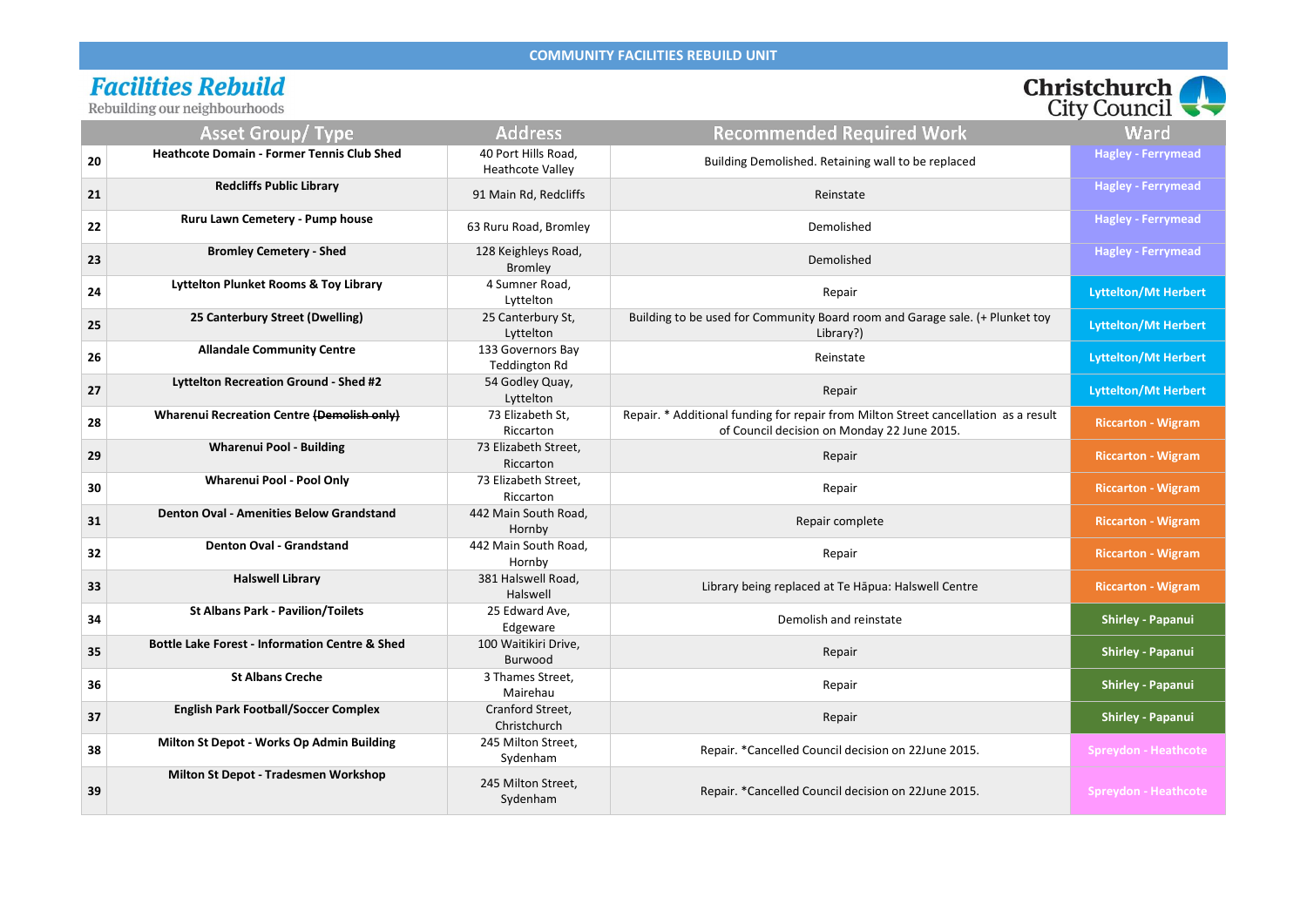# **Facilities Rebuild**<br>Rebuilding our neighbourhoods

|    | <u>ncounting</u> our neighbournoous                                         |                                                     |                                                                                                                                                                                                        | $\frac{1}{2}$               |
|----|-----------------------------------------------------------------------------|-----------------------------------------------------|--------------------------------------------------------------------------------------------------------------------------------------------------------------------------------------------------------|-----------------------------|
|    | <b>Asset Group/ Type</b>                                                    | <b>Address</b>                                      | <b>Recommended Required Work</b>                                                                                                                                                                       | <b>Ward</b>                 |
| 40 | <b>Milton St Depot - Plant Maintenance Workshops</b>                        | 245 Milton Street,<br>Sydenham                      | Repair. *Cancelled Council decision on 22June 2015.                                                                                                                                                    | <b>Spreydon - Heathcote</b> |
| 41 | <b>Milton St Depot - Store No. 3</b>                                        | 245 Milton Street,<br>Sydenham                      | Repair. *Cancelled Council decision on 22June 2015.                                                                                                                                                    | <b>Spreydon - Heathcote</b> |
| 42 | <b>Milton St Depot - Tyre Bay</b>                                           | 245 Milton Street,<br>Sydenham                      | Repair. * Cancelled Council decision on 22June 2015.                                                                                                                                                   | <b>Spreydon - Heathcote</b> |
| 43 | <b>Milton St Depot - Parks Store</b>                                        | 245 Milton Street,<br>Sydenham                      | Demolish & Investigate future of building                                                                                                                                                              | <b>Spreydon - Heathcote</b> |
| 44 | <b>Milton St Depot - Vehicle Garage</b>                                     | 245 Milton Street,<br>Sydenham                      | Repair. *Cancelled Council decision on 22June 2015.                                                                                                                                                    | <b>Spreydon - Heathcote</b> |
| 45 | <b>Centennial Hall - Spreydon Community Centre</b>                          | 2 Sparks Rd,<br>Somerfield                          | Repair and strengthen or demolish / sell, depending on Council decision.                                                                                                                               | <b>Spreydon - Heathcote</b> |
| 46 | Pioneer Stadium - Pools & Squash Sports Hall                                | 61 Lyttelton St,<br>Somerfield                      | Repair                                                                                                                                                                                                 | <b>Spreydon - Heathcote</b> |
| 47 | <b>Pioneer Leisure Centre - Pool Tanks</b>                                  | 61 Lyttelton St,<br>Somerfield                      | Repair                                                                                                                                                                                                 | <b>Spreydon - Heathcote</b> |
| 48 | <b>Opawa Public Library</b>                                                 | 151a Opawa Rd,<br>Opawa                             | Review Level of Service (LOS) if appropriate Repair and strengthen building.                                                                                                                           | <b>Spreydon - Heathcote</b> |
| 49 | <b>Somerfield Community Centre</b>                                          | 47 Studholme Street,<br>Somerfield                  | Repair                                                                                                                                                                                                 | <b>Spreydon - Heathcote</b> |
| 50 | <b>Barrington Park - Cricket Club / Community Building</b>                  | 280 Barrington Street,<br>Spreydon                  | Repair                                                                                                                                                                                                 | <b>Spreydon - Heathcote</b> |
| 51 | <b>Cracroft Caverns Reserve - Cashmere Caverns</b>                          | 7A Sasaram Lane,<br>Cashmere,<br>Christchurch       | Repair                                                                                                                                                                                                 | <b>Spreydon - Heathcote</b> |
| 52 | Remaining Paddling Pools (Avebury, Woodham, Edgar Mac,<br>Spencer, Aberley) | Various                                             | Repair Aberley, Woodham, Edgar Mac. Additional funding for repair or<br>replacement of Avebury paddling pool from Milton Street cancellation as a result<br>of Council decision on Monday 22 June 2015 | <b>Paddling Pools</b>       |
|    |                                                                             |                                                     | <b>Tranche 2 Toilets</b>                                                                                                                                                                               |                             |
| 53 | <b>Cathedral Square - Toilets</b>                                           | 13 Cathedral Square,<br><b>Christchurch Central</b> | Demolish and reinstate                                                                                                                                                                                 | <b>Hagley - Ferrymead</b>   |
| 54 | <b>Waimairi Cemetery - Toilets/Shed/Office</b>                              | 195A Grahams Road,<br><b>Burnside</b>               | Demolish and reinstate                                                                                                                                                                                 | <b>Fendalton - Waimairi</b> |
| 55 | <b>Horseshoe Lake Reserve - Toilet</b>                                      | 92 Horseshoe Lake Rd,<br>Shirley                    | Repair                                                                                                                                                                                                 | <b>Burwood - Pegasus</b>    |
|    |                                                                             |                                                     | <b>Tranche 2 Campgrounds</b>                                                                                                                                                                           |                             |
| 56 | <b>Spencer Park Campground - All Buildings</b>                              | 100 Heyders Rd,<br><b>Bottle Lake</b>               | Repair                                                                                                                                                                                                 | <b>Shirley - Papanui</b>    |
| 57 | South Brighton Camping Ground - Camp Buildings 1 and 2                      | 59 Halsey St,                                       | Review after Expression of Interest (EOI)                                                                                                                                                              | <b>Burwood - Pegasus</b>    |

| <b>Christchurch</b>                |  |
|------------------------------------|--|
| City Council $\blacktriangleright$ |  |